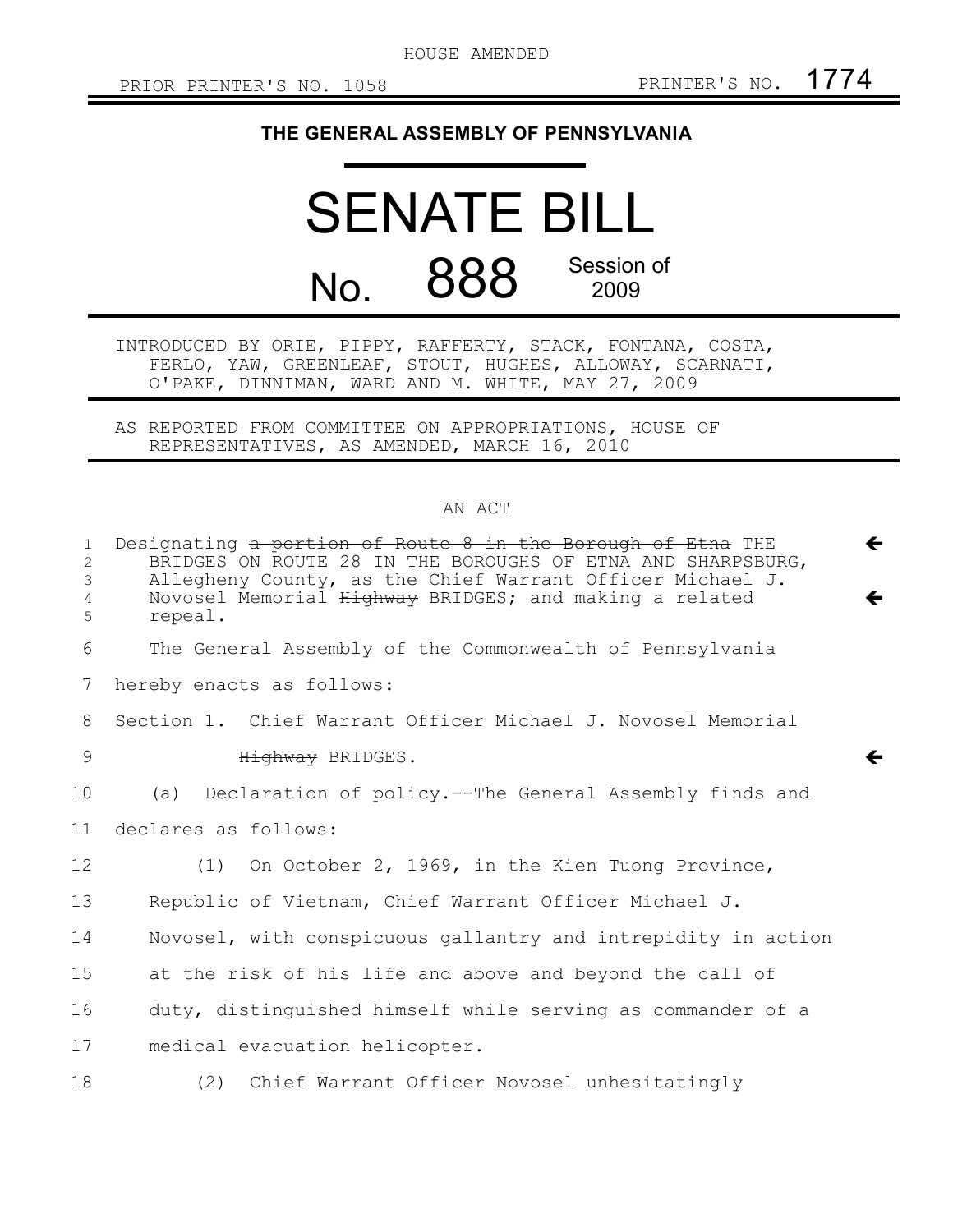maneuvered his helicopter into a heavily fortified and defended enemy training area where a group of wounded Vietnamese soldiers were pinned down by a large enemy force. 1 2 3

(3) On six occasions while flying without gunship or other cover and exposed to intense enemy fire Chief Warrant Officer Novosel was forced out of the area and circled back from a different direction in order to extract friendly troops. 4 5 6 7 8

(4) Near the end of the mission a wounded soldier was spotted close to an enemy bunker. Fully realizing that he would attract enemy fire, Chief Warrant Officer Novosel attempted and extracted the soldier while being injured himself. 9 10 11 12 13

(5) In all, 15 extractions were performed in order to remove wounded personnel. As a direct result of his selfless conduct, the lives of 29 soldiers were saved. 14 15 16

(6) The extraordinary heroism displayed by Chief Warrant Officer Novosel was an inspiration to his comrades in arms and reflects great credit on him, his unit and the United States Army. 17 18 19 20

(b) Designation.--Route 8 in the Borough of EtnaTHE NORTHBOUND AND SOUTHBOUND BRIDGES ON ROUTE 28 OVER STATE ROUTE 8 IN THE BOROUGHS OF ETNA AND SHARPSBURG, Allegheny County is ARE hereby designated as the Chief Warrant Officer Michael J. Novosel Memorial Highway BRIDGES in recognition of the Medal of Honor recipient.  $\leftarrow$  $\leftarrow$  $\leftarrow$ 21 22 23 24 25 26

(c) Signs.--Department of Transportation shall erect and maintain appropriate signs to indicate the designation under subsection (b) AT THE BEGINNING OF EACH BRIDGE SO AS TO BE VISIBLE TO ONCOMING TRAFFIC. 27 28 29 30

ç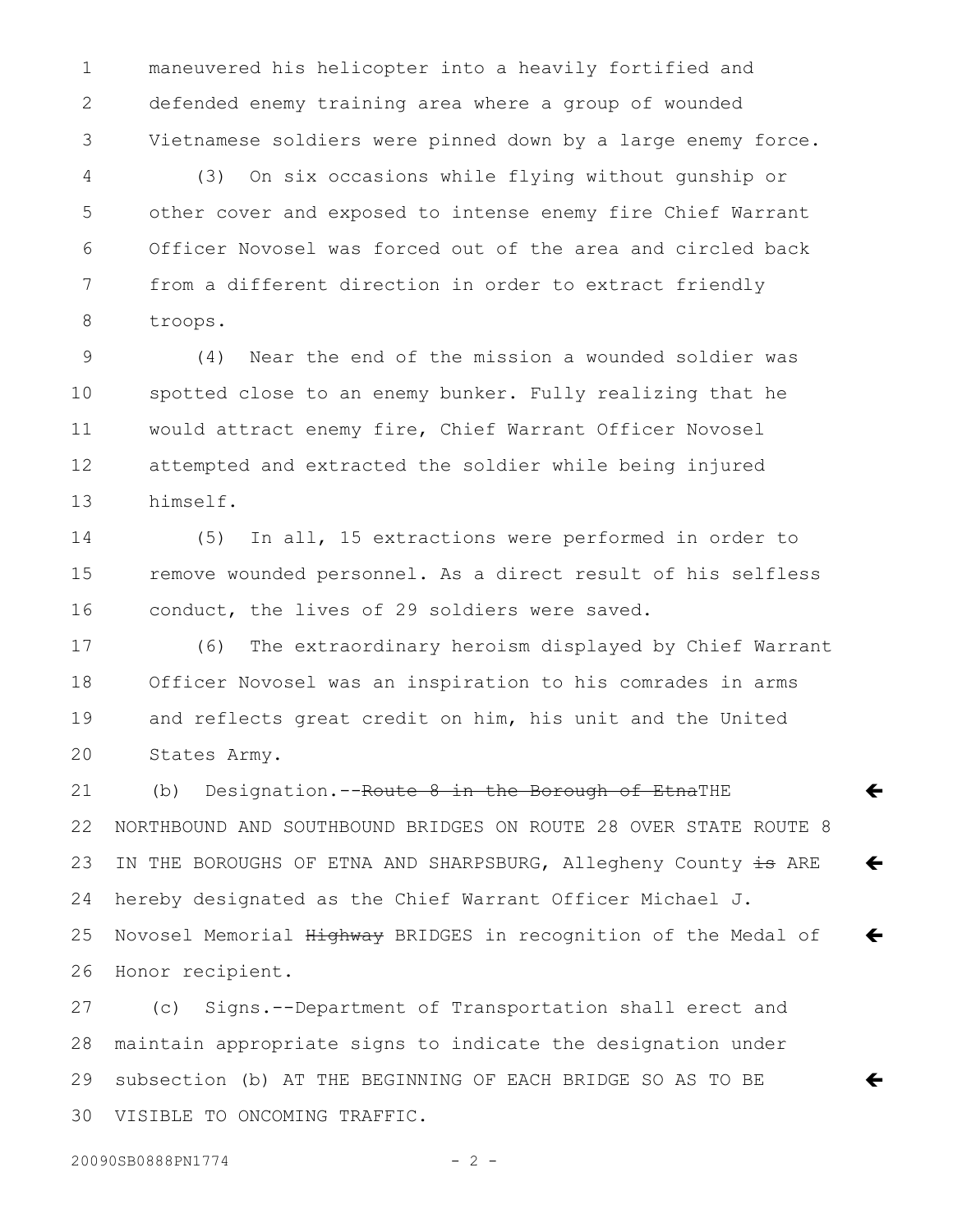Section 2. Repeals. 1

(a) Intent.--The General Assembly declares that the repeal under subsection (b) is necessary to effectuate this act. (b) Provision.--Section 9 of the act of December 9, 2002 (P.L.1412, No.178), entitled "An act designating a portion of the Mon/Fayette Expressway, State Route 43, as the Yohogania County Courthouse Highway; designating the Mon/Fayette Expressway interchange connecting to Commonwealth Avenue and State Route 837 in the City of Duquesne as the First Sergeant Leonard Funk, Jr., Interchange; designating the Mon/Fayette Expressway interchange with East Pittsburgh-McKeesport Boulevard in North Versailles as the Captain Michael John Estocin Interchange; designating an interchange of the Mon/Fayette Expressway with I-376 in Monroeville, Westmoreland County, as the Captain James A. Graham Interchange; designating the half interchange including only the westbound Mon/Fayette Expressway to I-376 and eastbound I-376 to Mon/Fayette in the City of Pittsburgh as the Lance Corporal William R. Prom Interchange; designating the Mon/Fayette Expressway interchange with Sixth Street in Braddock as the Ensign Henry Clay Drexler Interchange; designating the half interchange of the Mon/Fayette Expressway, including only westbound off and eastbound on movements, with Second Avenue in the City of Pittsburgh as the Corporal Charles E. Kelly Interchange; designating the interchange with Business Route 22 in Wilkins Township, Allegheny County, as the Staff Sergeant John Minick Interchange; designating the half interchange with access road connecting to Thompson Run Road in Penn Hills Township as the Chief Warrant Officer Michael J. Novosel Interchange; designating the interchange with Second Avenue at the north end of Glenwood Bridge in the City of 2 3 4 5 6 7 8 9 10 11 12 13 14 15 16 17 18 19 20 21 22 23 24 25 26 27 28 29 30

20090SB0888PN1774 - 3 -